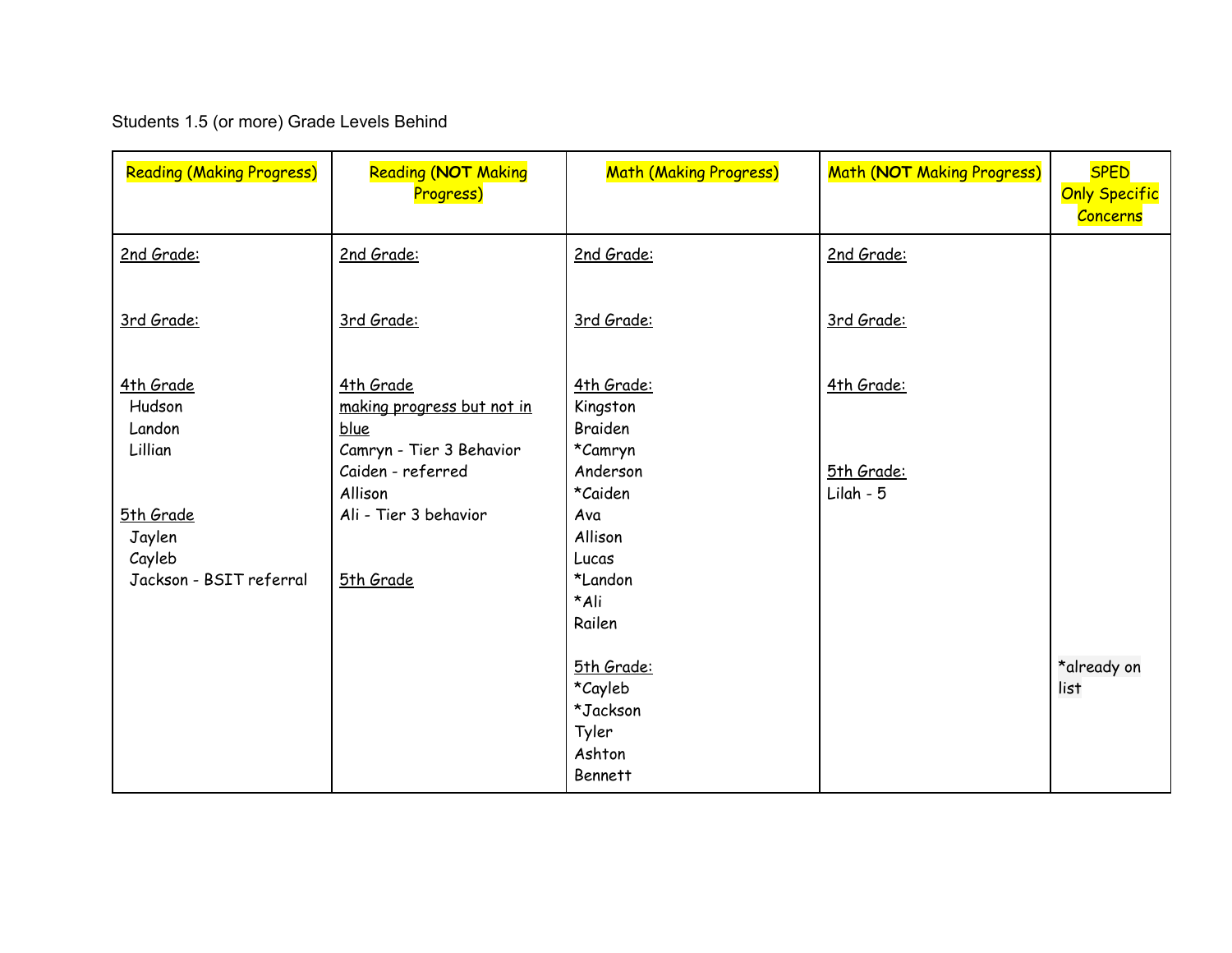Referral LIST FOR March 9, 2022

Parking Lot List for Shalanda

# Digging Deeper LIST FOR March 9, 2022

Teacher referrals:

Kason - K - BSIT Referral

Cooper - Parent Request - Cooper needs extensive one-on-one instruction to complete learning tasks in both reading and math. He requires repeated directions (broken down into small steps), extended time. Confidence is also an issue. MAP Math 29 to 23; Reading 16 to 22

Truett - Parent Request -Truett needs extensive one-on-one instruction to complete learning tasks in both reading and math. He requires repeated directions (broken down into small steps), extended time. MAP Math 44 to 30; Reading 30 to 22

| Name   | Class | Attendance                   | Reading<br><b>Intervention</b> | Math<br><b>Intervention</b> | Behavior                              | <b>MAP</b>                                | <b>Teacher Notes:</b>                                        | Next Steps: |
|--------|-------|------------------------------|--------------------------------|-----------------------------|---------------------------------------|-------------------------------------------|--------------------------------------------------------------|-------------|
| Connor | Brady | 22<br>absences<br>11 tardies |                                |                             | Attention<br>issues -<br>started CICO | Fall<br>R: 66<br>M: 80<br>Winter<br>R: 52 | still seeing some adaptive,<br>social, and fine motor issues |             |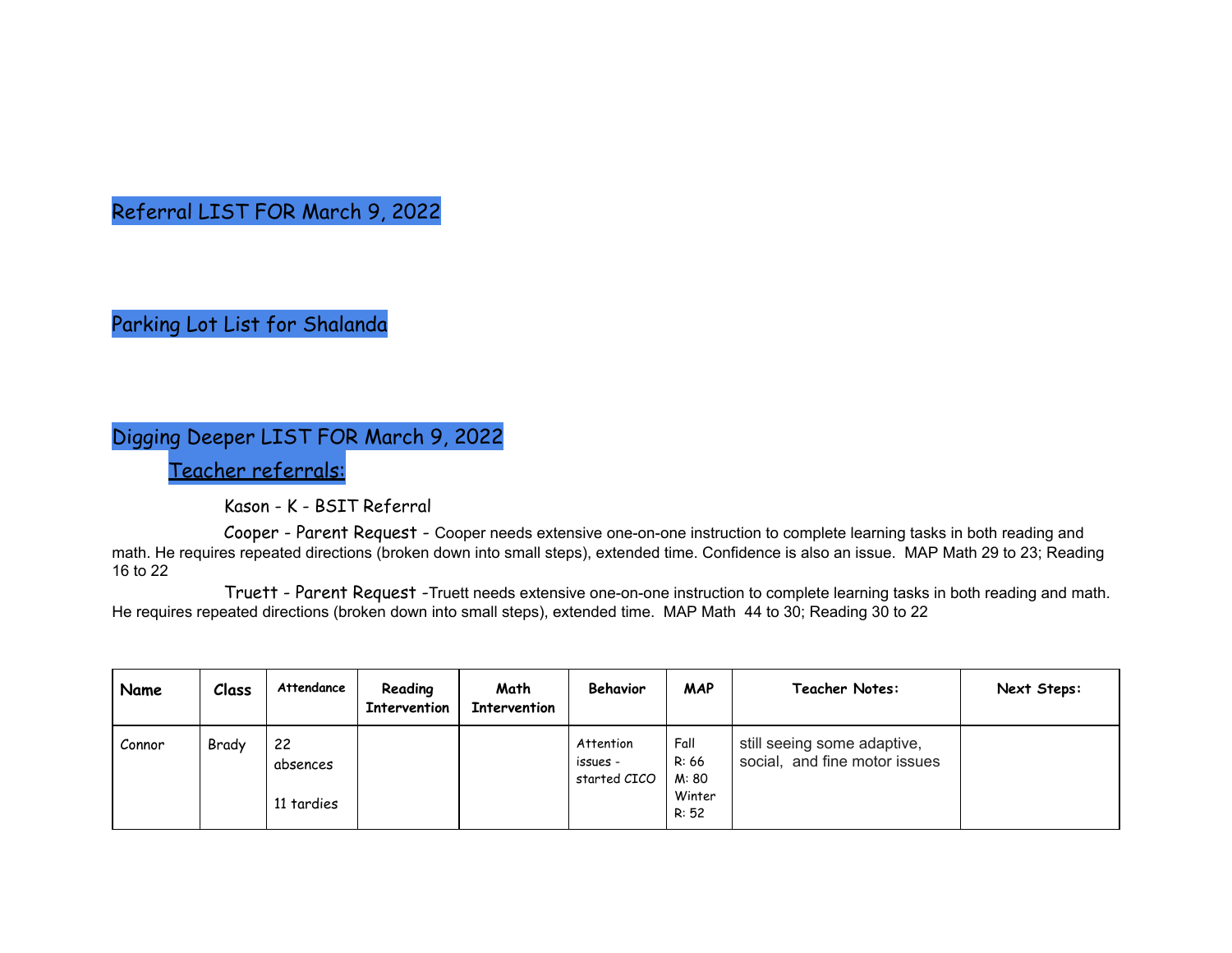|       |        |                                    |  |                                              | M: 71                                                      |                                                                                                                                                                                                                                                                                                                                                                                                                                                                           |  |
|-------|--------|------------------------------------|--|----------------------------------------------|------------------------------------------------------------|---------------------------------------------------------------------------------------------------------------------------------------------------------------------------------------------------------------------------------------------------------------------------------------------------------------------------------------------------------------------------------------------------------------------------------------------------------------------------|--|
| Nolan | Sharp  | 10<br>absences<br>3 tardies        |  |                                              | Fall<br>R: 30<br>M: 44<br>Winter<br>R: 46<br>M: 30         | Mrs. Sharp sent folder; EIP is<br>also very concerned<br>Should Nolan be retained if we are<br>going to test him?He has made<br>very little progress. He is beginning<br>to be "lost" in first grade. He<br>definitely has learning/retention<br>issues! He has a sister coming to<br>first grade.                                                                                                                                                                        |  |
| Jaxon | Rapp   | 8 absences<br>11 tardies           |  | CICO                                         | Fall<br>R: 18<br>M: 35<br>Winter<br>R: 1<br>M:16           |                                                                                                                                                                                                                                                                                                                                                                                                                                                                           |  |
| Kali  | Rapp   | $22 +$<br>Digital last<br>year     |  | <b>Has 504</b><br>Has<br>attention<br>issues | Fall<br>R: 38<br>M: 15<br>Winter<br>R: 24<br>M: 99<br>home | continues to struggle with decoding.<br>She receives extra small group<br>instruction from me during the day<br>She just needs a good year at<br>school to fill in gaps. She has a lot<br>of absences and digital learning.                                                                                                                                                                                                                                               |  |
| Max   | Talley | 7 absences<br>8 tardies<br>+Q Days |  |                                              | Fall<br>R: 22<br>M: 7<br>Winter<br>R: 12<br>M: 16          | He is not making progress in class.<br>He is still struggling to focus during<br>whole group, small group & one on<br>one instruction. When he is able to<br>focus(which is rare), he picks up on<br>skills pretty quickly. Max receives<br>constant reminders and is helped in<br>small group often. I do feel that he<br>will need an evaluation due to his<br>lack of focus. His mom is supposed<br>to notify me when he sees his<br>pediatrician for the focus issue. |  |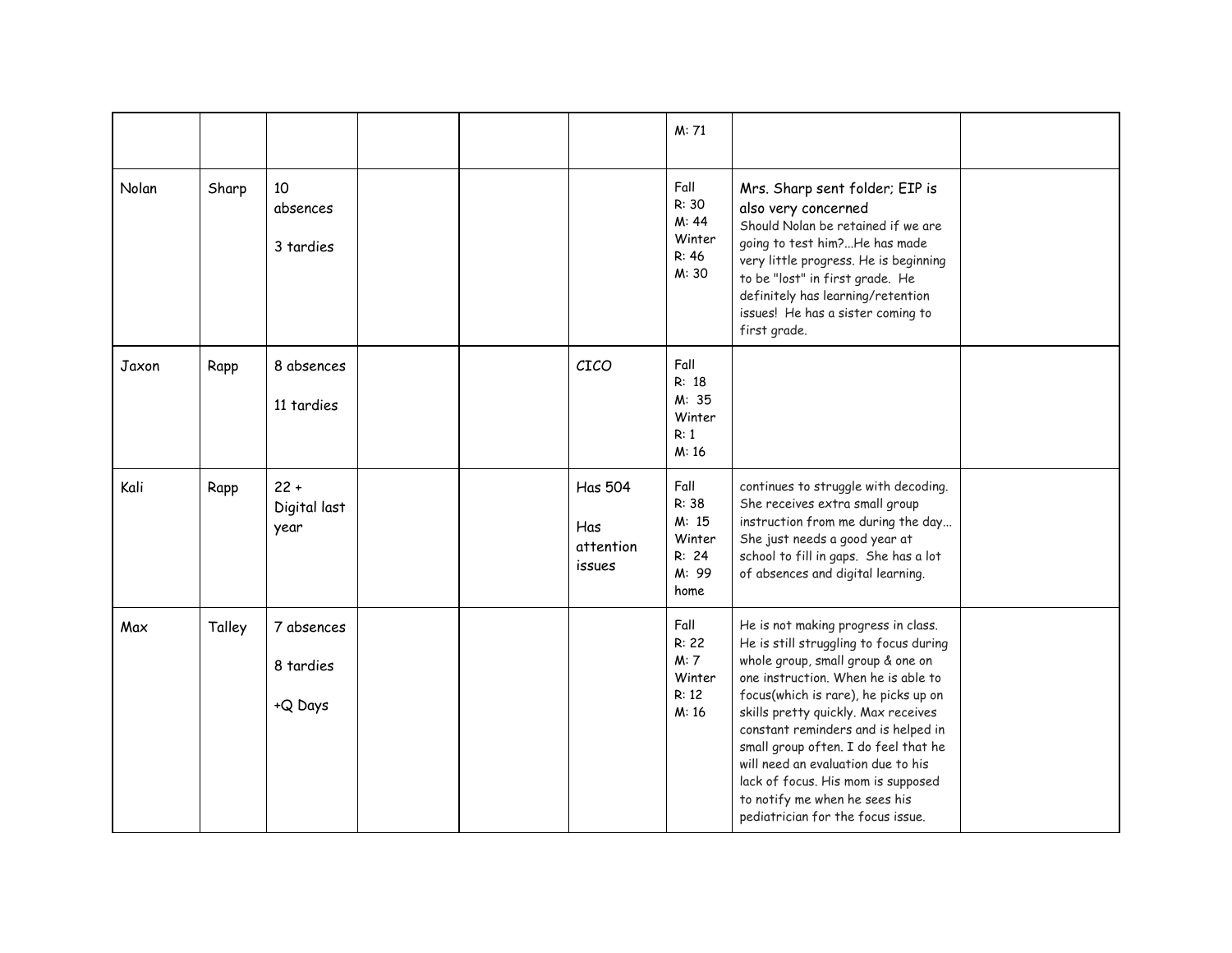|         |       |                                         |  |                                                      | could not find record of Max<br>repeating Kindergarten, but he is<br>older than he should be for first<br>grade.<br>Check-in/Check-out daily. He is<br>continuing to struggle with focus.                                                                                                                                                                               |  |
|---------|-------|-----------------------------------------|--|------------------------------------------------------|-------------------------------------------------------------------------------------------------------------------------------------------------------------------------------------------------------------------------------------------------------------------------------------------------------------------------------------------------------------------------|--|
| Zaidan  | Sharp | 18<br>absences<br>6 tardies             |  | Fall<br>R: n/a<br>M: n/a<br>Winter<br>R: 26<br>M: 30 | Zaiden is making progressHe's<br>actually getting some words right on<br>the spelling tests on Friday. There<br>is no help at home and his absences<br>are putting him farther behind. He<br>would make progress to stay behind,<br>but since he's been retainedI<br>guess he needs to goHe probably<br>won't be here next year.  they do<br>not have permanent housing |  |
| Kylin   | White | 20<br>absences<br>3 tardies<br>+ Q days |  | Fall<br>R: 5<br>M: 20<br>Winter<br>R: 15<br>M: 45    | Has made improvements in Math;<br>very concerned with Reading; His<br>check in check out has been at 100%<br>even after the committee moved it<br>to three days a week. I do not feel<br>like he needs to continue check in<br>check out                                                                                                                                |  |
| Alayna  | Ryans | Started<br>here Jan, 6                  |  | Winter<br>R: 36<br>M: 65                             | Alayna passed vision and hearing.<br>However, Nurse Chandler mentioned<br>possible problems with vision. I<br>would like to consider Alayna for<br>retention.                                                                                                                                                                                                           |  |
| Kassidy | White | 19<br>absences<br>11 tardies<br>+Q Days |  | Fall<br>R: 13<br>M: 11<br>Winter<br>R: n/a<br>M: n/a | Committee asked me to put her on a<br>check in check out sheet- this<br>intervention is not working for<br>Cassidy (cannot remember to get it<br>filled out in other classes or loses<br>it)- absent a lot - feel like she<br>needs to repeat second grade;<br>however, I am not sure it will help                                                                      |  |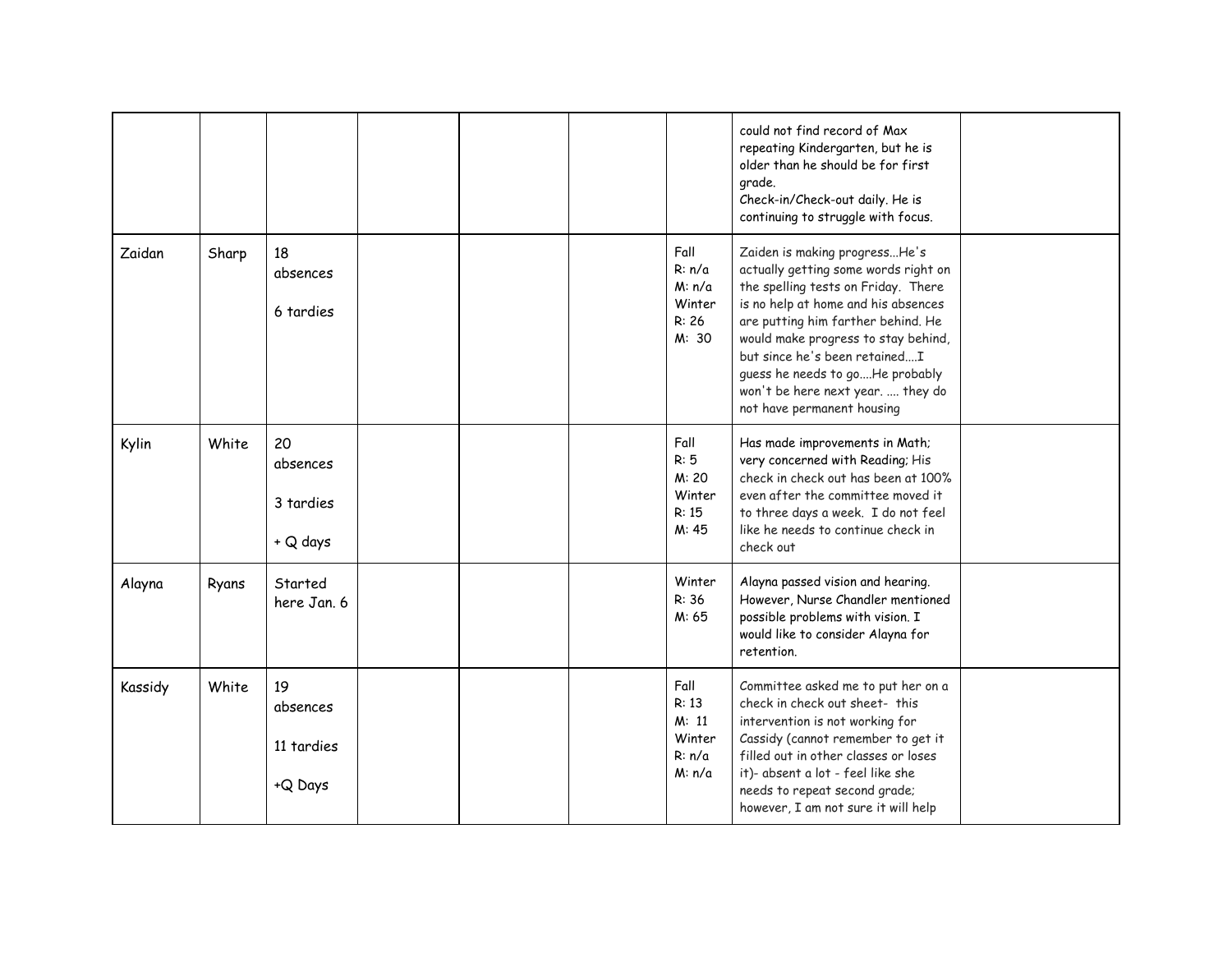|       |       |                       |  |                                                  | her- no motivation to do anything                                                                                                                                                                      |  |
|-------|-------|-----------------------|--|--------------------------------------------------|--------------------------------------------------------------------------------------------------------------------------------------------------------------------------------------------------------|--|
| Rowan | Owens | 9 absences<br>1 tardy |  | Fall<br>R: 6<br>M: 62<br>Winter<br>R: 5<br>M: 21 | Does not read fluently, he does not<br>decode words, has trouble<br>answering multi-level questions. No<br>issues in Math class but different<br>student in Reading<br>Historically higher Math scores |  |
|       |       |                       |  |                                                  |                                                                                                                                                                                                        |  |

# SIT TEAM referrals:

Can we remove: Kaylee -4 Preslee - 4 Vanessa -4 Brylee - 5 Aiden - 5

Review previous students

Kindergarten

Braylee -

Bradley - mom is a teacher at HHS - already asked about retention; served with speech/language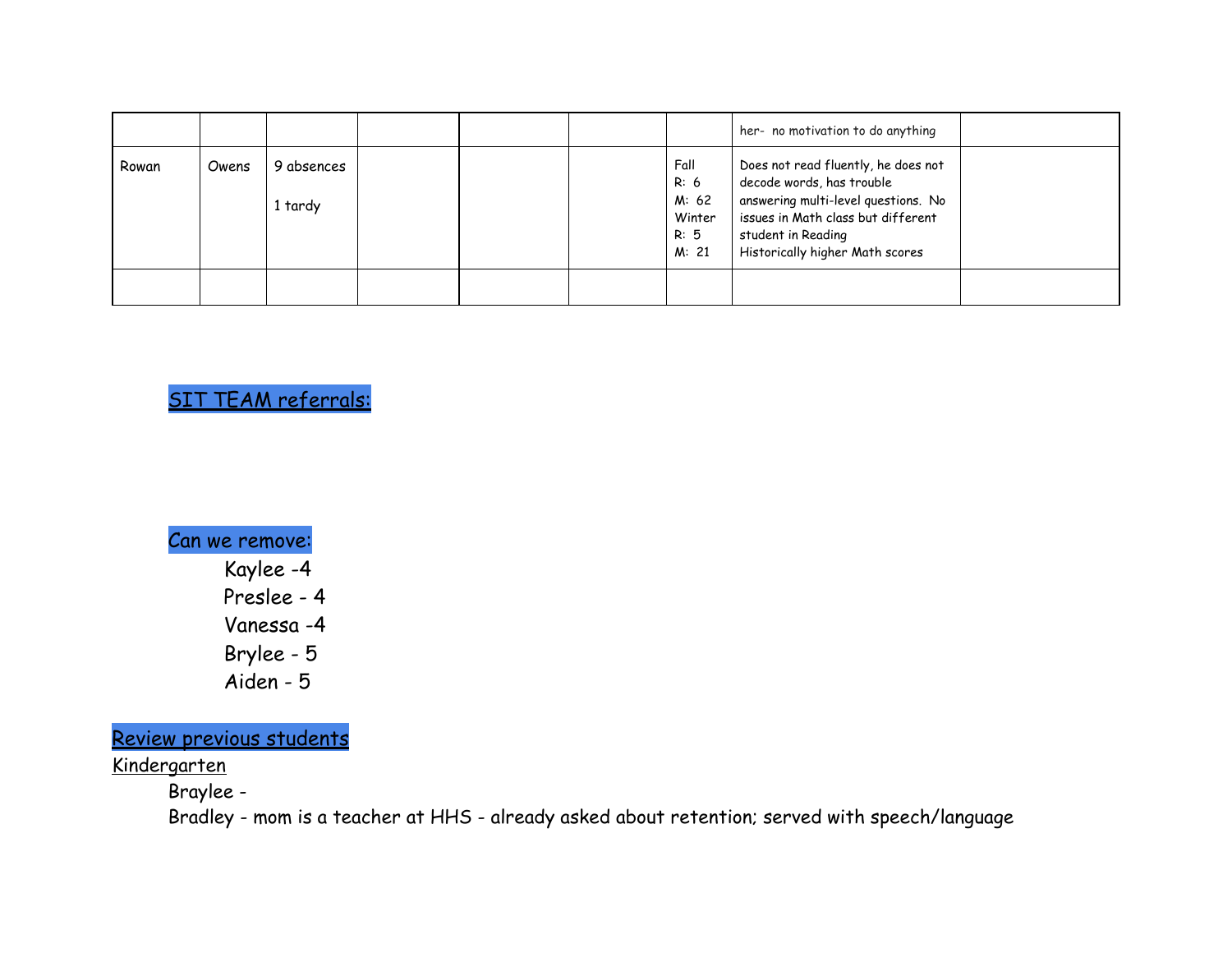Connor - Still has major attention issues. I'm still seeing some adaptive, social, and fine motor issues as well. I think he does need to be tested, but he's already missed more than 20 days of school

Kasen - referral packet complete

# First Grade

### Max - BSIT Tier 3???

Nolan reevaluate??? needs more evaluation- not making progress--have folder and am putting in in Jennifer's box ( folder has examples of not making progress)

Zaiden needs consistent attendance; needs retention...days absent are prohibiting evaluation \*\*\*\*\*Already been retained

Kali - needs consistent attendance; She continues to struggle with decoding. She receives extra small group instruction from me during the day... She just needs a good year at school to fill in gaps. She has a lot of absences and digital learning.

Sybill - needs to continue EIP no evaluation at this time

Truett - parents requested testing; Making progress in the classroom, but it is slow. Academically, the gap is widening between them and their grade-level peers. I am sending their Golden Rod letter sent

Cooper - parents requested testing Making progress in the classroom, but it is slow. Academically, the gap is widening between them and their grade-level peers. Golden Rod letter sent

Reagan - 3/2/22 She is making progress with Reading. She is beginning to hear beginning, middle and ending sounds. I still feel like she is one year behind in her learning. She is unable to read grade level text and requires assistance with most tasks. Reagan is making little progress in Math. She lacks number sense when adding and subtracting. She is able to add within 10 with support. Reagan would greatly benefit from repeating first grade.

### McKenzie -

### Second Grade

Layla I - working with Mrs. Bell on confidence; ORF has improved; receiving speech interventions

Kylin -3/2 look at again

Patty - 3/2 look at again

Mackenzie

Alyssa - is she being tested speech/language?

Aiden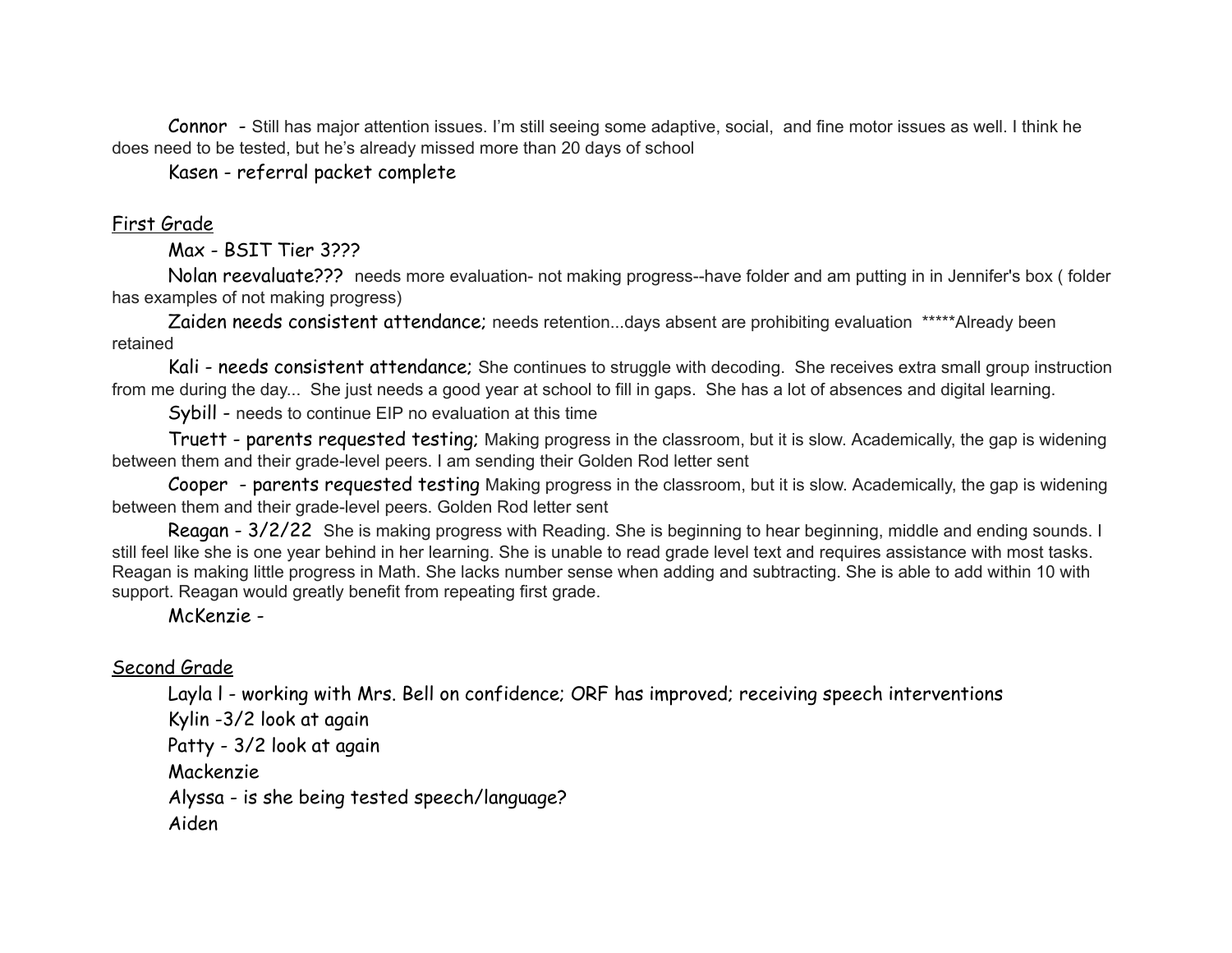# Cassidy

Third Grade

Matilda - is she being retested Miranda - Q Sophie - Carson - testing Emma - testing

# Fourth Grade

Abby - math grade level concepts but works slowly (504) and has been absent frequently.

Ali - BSIT

Cammy - BSIT

Hudson -struggles with math concepts and requires a lot of individual support to be successful. Just moved to Reading Plus -

Landon - struggles significantly - with both attention and math concepts. Just moved to Reading Plus Leeland- Q

Wynter - Q

# Fifth Grade

Jackson - BSIT (Tier 2 data is uploaded; moving to Tier 3)

Jaylen - he is trying harder and participates more in class; still struggling with independent work

Cayleb - Making progress

Reid-not much progress in reading class

Aiden - not much progress in reading class; currently being tested

Hayven - very capable reader/writer when she is present and motivated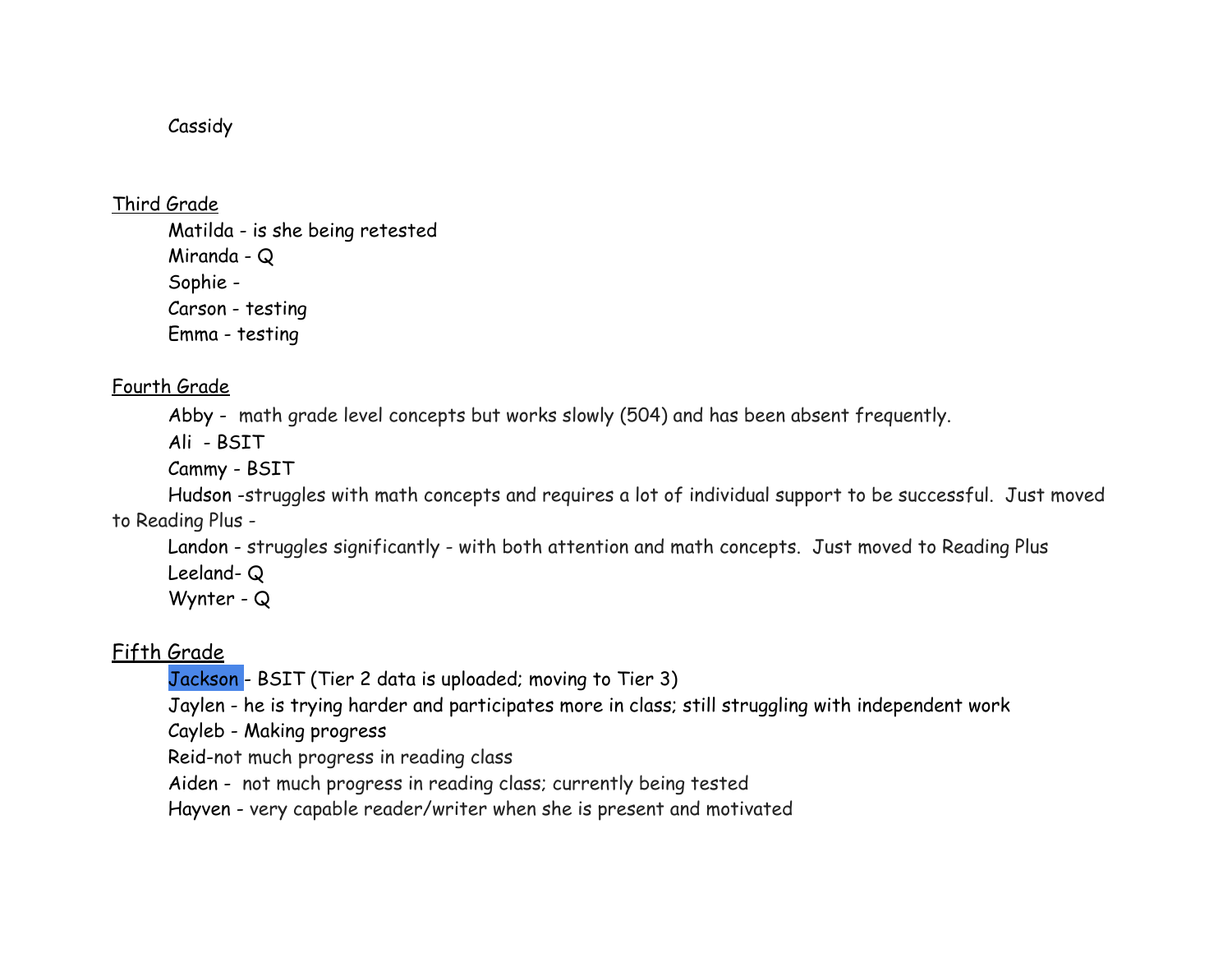Ana - improved attendance has made a big difference in reading

Bennett -

Aiden - not a lot of progress; attendance is a big problem

William - some progress, especially in attitude. Reading/reasoning skills are still problematic

----------------------------------------------------------------------

Landon - making good progress; on BSIT

Lilah - started meds/suggested 504

Alden - Q

Braden - Q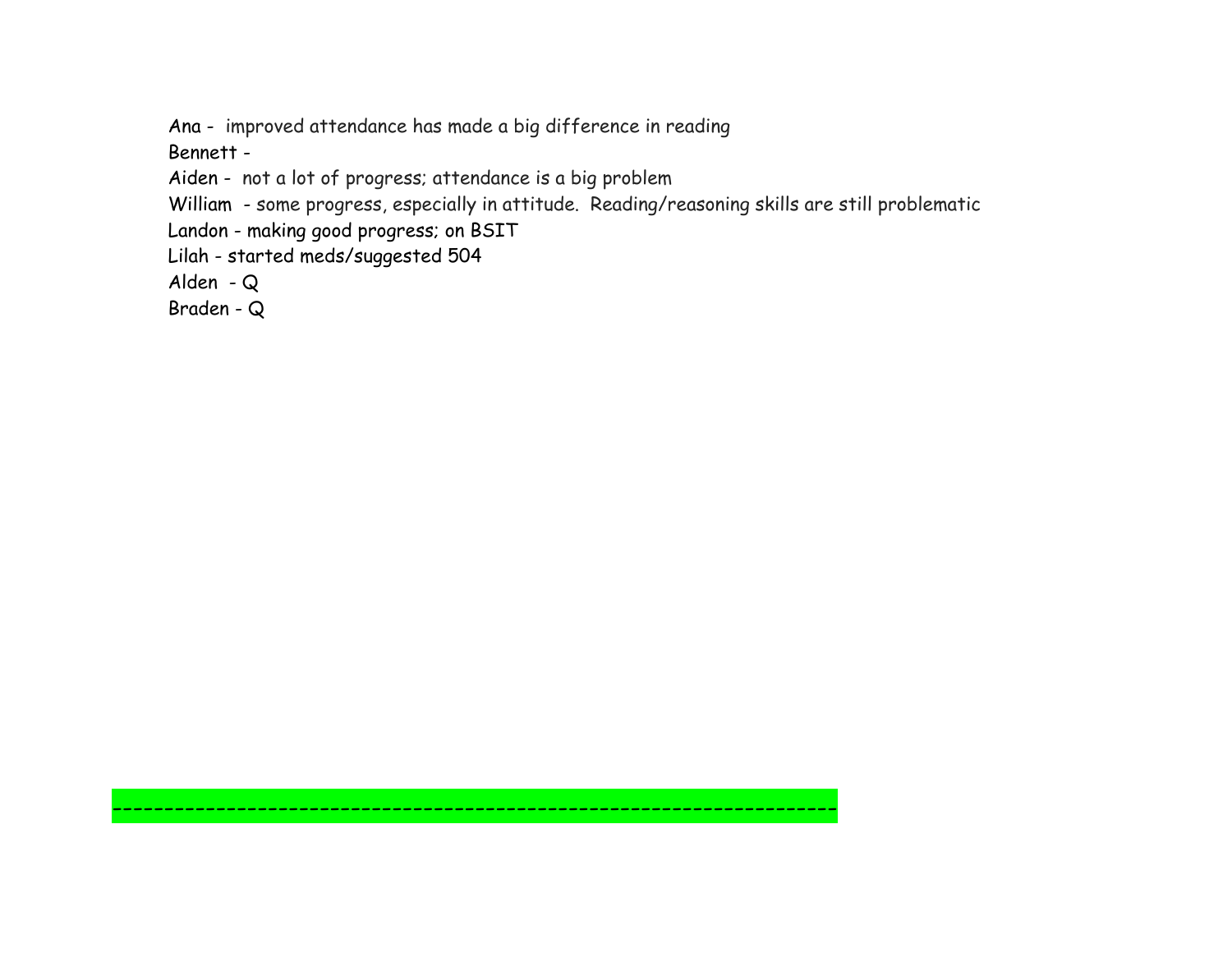# Short LIST FOR January 26, 2022

5th Jackson- see developmental checklist and SST notes - academically is sinking; no behavior issues but hands over ears in gym; freaks out over fire alarms; 1.0 Comprehension; 4.6 Vocabulary; IReady Grade 2 89%:

BSIT - tier 2 for a couple of weeks for organizational skills, BSIT will meet to find a goal (initiating and completing work); Marilyn will do a time sample on prompts;

then BIP/FBA; send developmental concerns to Susan Philpott

Winter Reading MAP score 14 Winter Math MAP Score 17

Susan Philpot observed; working with visual schedule and visual timer; Mrs. Taylor is doing time sample on prompts; need to schedule BIP/FBA ?

### BSIT WILL SCHEDULE BIP/FBA ASAP FOR REDIRECTIONS - SST WAS COMPLETED 1/25/22 Can we refer before Mar 9, 2022 ???

5th Jaylen - was digital; really lost; just came back MAP Math 19%; Reading 15%

2 Layla I - MAP Reading 8 to 1; MAP Math 16 to 23. Failed language screener. High minutes on Lexia mid 1st grade level. Report card grades reflect accommodations. In an inclusion classroom.

2/24/22 Making great progress in class and in Lexia

2 Kylin - MAP Reading 5 to 15% MAP Math 20 to 45% (historically higher). MV, asthma, mid 1st grade Lexia, Failing Language on report card, Failed language screener, 26 absences 2/24/22 Still major concern

K Kasen - Brown - MAP Reading 26 MAP Math 15; BSIT; difficult attention. Developmental Checklist includes S/E, Adaptive, and Physical needs, Does not know letters or sounds. OT data on Fine Motor Intervention Plan 2/24/22 BSIT?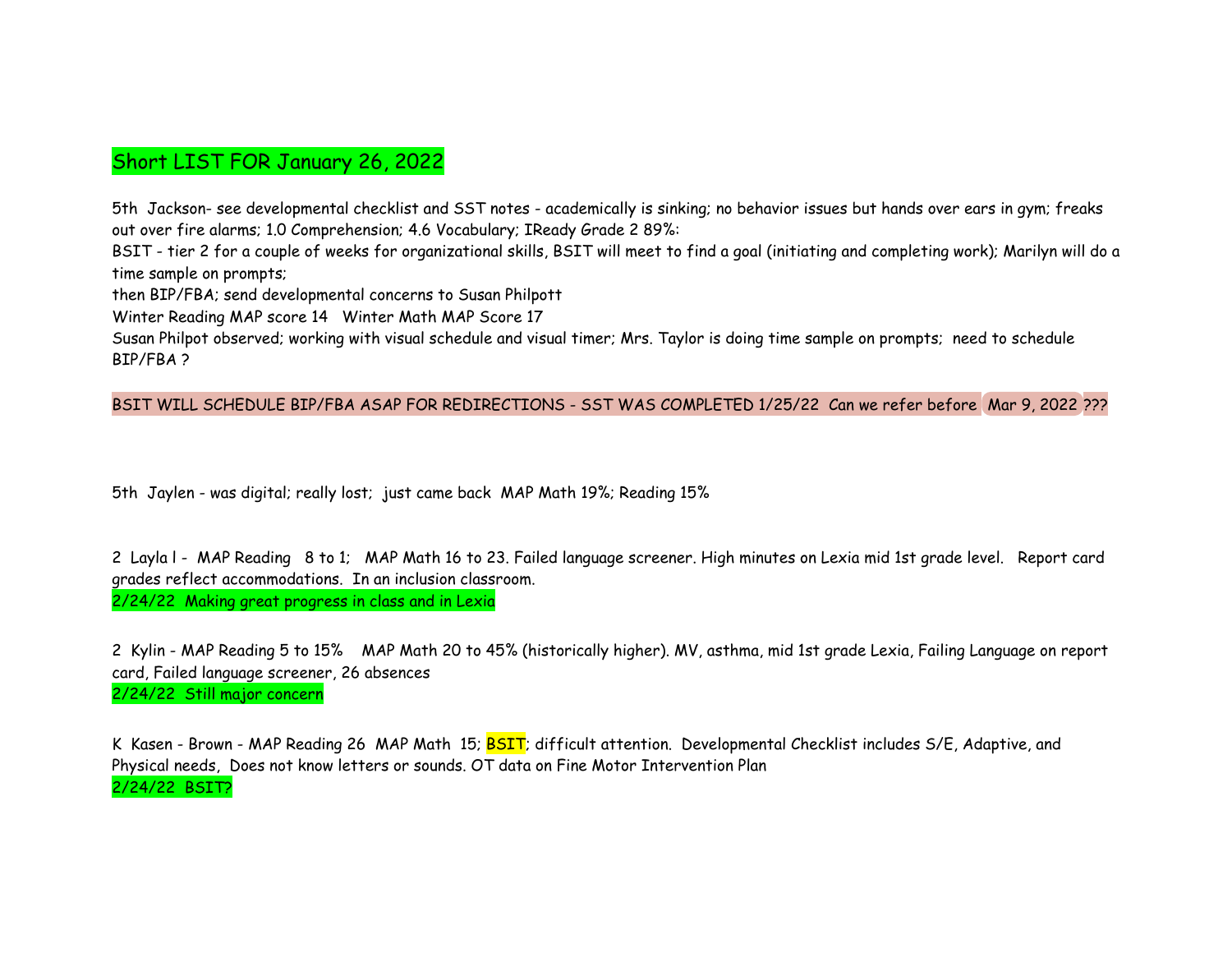\*\*\*These 2 girls are both OHI candidates but do not have behavior problems. We have completed Tier 2 but how do we "find" behaviors to monitor?

4 Camryn - BSIT updates (OHI) - needs to move to Tier 3 (FBA/BIP) Behavior but difficulty finding behaviors MAP Reading 18 to 24; MAP Math 8 to 17

2/24/22 Had meeting - moving forward with BSIT

4 Ali - BSIT updates (OHI) needs to move to Tier 3 (FBA/BIP) Behavior but difficulty finding behaviors; MAP Reading18% to 46% MAP Math 2 to 9%

2/24/22 Had meeting - moving forward with BSIT

# DIGGING DEEPER 1/26/22

Fifth Grade:

.

5th Cayleb - DNQ in 4th Grade- Making good progress in Reading Plus but MAP Reading 29 to 28; MAP Math 32 to 29. Math Calculation is higher but not word problems or any "outside the box" questions. Reading Plus Assessment - Reading Comp went down; Vocabulary went up

5th Reid - digital last year; 7 absences; 46M/39R/31Science

5th Aiden - not completing Reading Plus lessons; specific goals in BSIT for specific goals; Reset in Lexia - see if that improves

Fourth Grade:

Abby - working on 504 - much higher in Math; has a difficult time producing anything in Reading MAP Math 47 to 58%; MAP Reading 54 to 34

Passed screener in Language; dismissed speech RTI

Went down on IReady 493 to 454; digital last year; digital all last year

Get Reading Plus information; she has good grades; what medically does she need?; a classroom struggle may not be a tier 3 issue - discuss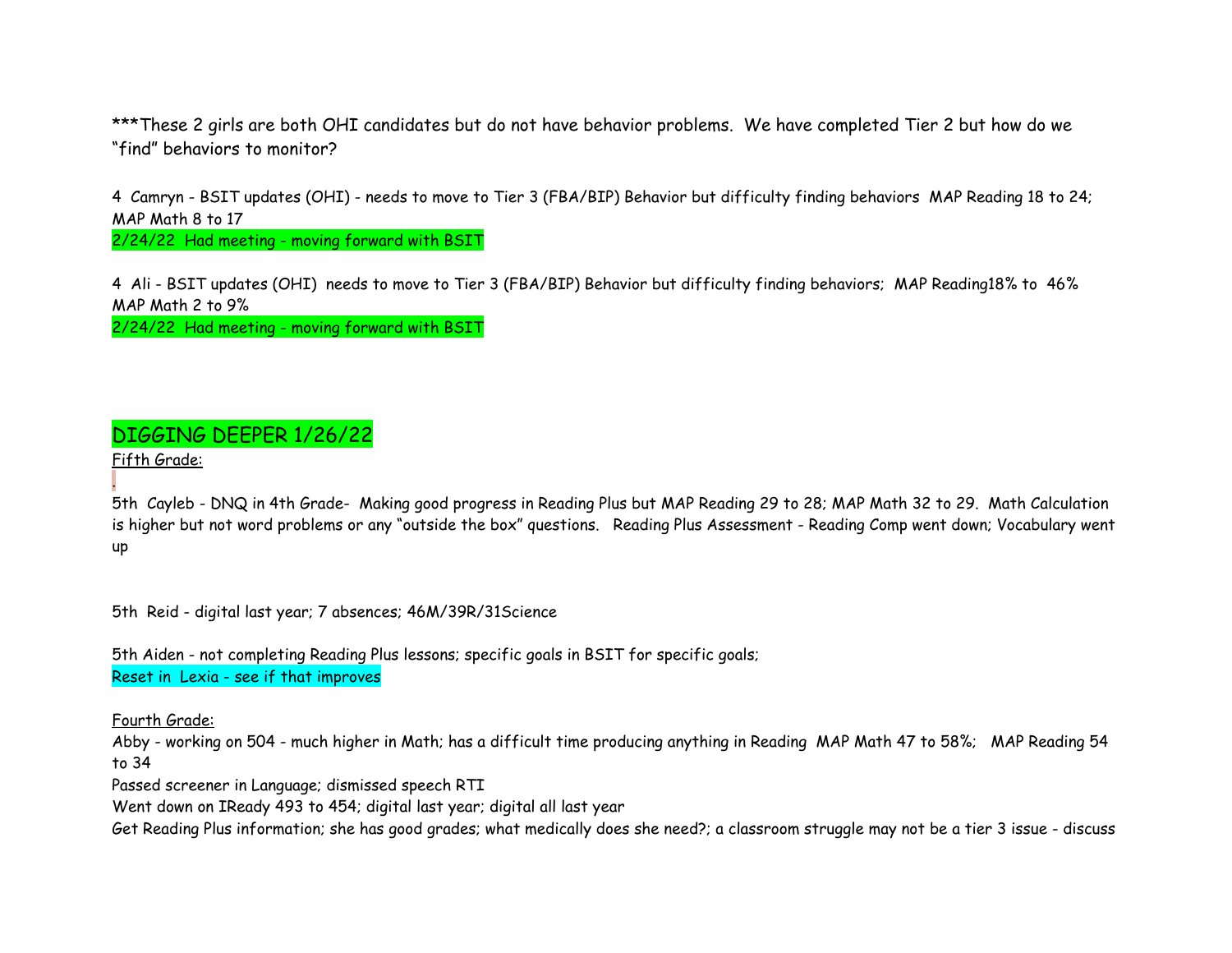### at PLC

Landon - repeated; digital last year, just started EIP; MAP Math 14 to 30%; MAP Reading 8 to 26%; Continue to monitor; move to Reading Plus

Hudson - low in Reading; MAP 10% to 17%; Reading 34% (same as Fall); just moved to EIP; move to reading Plus

#### Third Grade:

Sophie- Jen met with mom - she's seeing a therapist for anxiety; diagnosed with ADHD - working on 504; MAP Reading 55 to 51; MAP Math 13 to 31

Carson e - Writing …………talked to Becky Conner & Katherine - will have a meeting next week

#### Second Grade:

Patty - MAP Reading 8 to 3; MAP Math 8 to 19. Mid to end 1st grade on Lexia. WAY too many absences - CART

Mackenzie - MAP Reading 23 to 18; MAP Math 27 to 15; MANY tardies; absences Needs to do developmental checklist and address attendance - Have SST meeting

Cassidy i - Attendance; BSIT

Aidan - making progress CICO

First Grade: Max - BSIT; MAP Reading 22 to 12 MAP Math 7 to 16; move to Tier 3 BSIT

Nolan - DNQ for SDD but what are next steps?; MAP Reading 30 to 46 MAP Math 74 to 30 Should be at 30wpm and he's at 0. Knows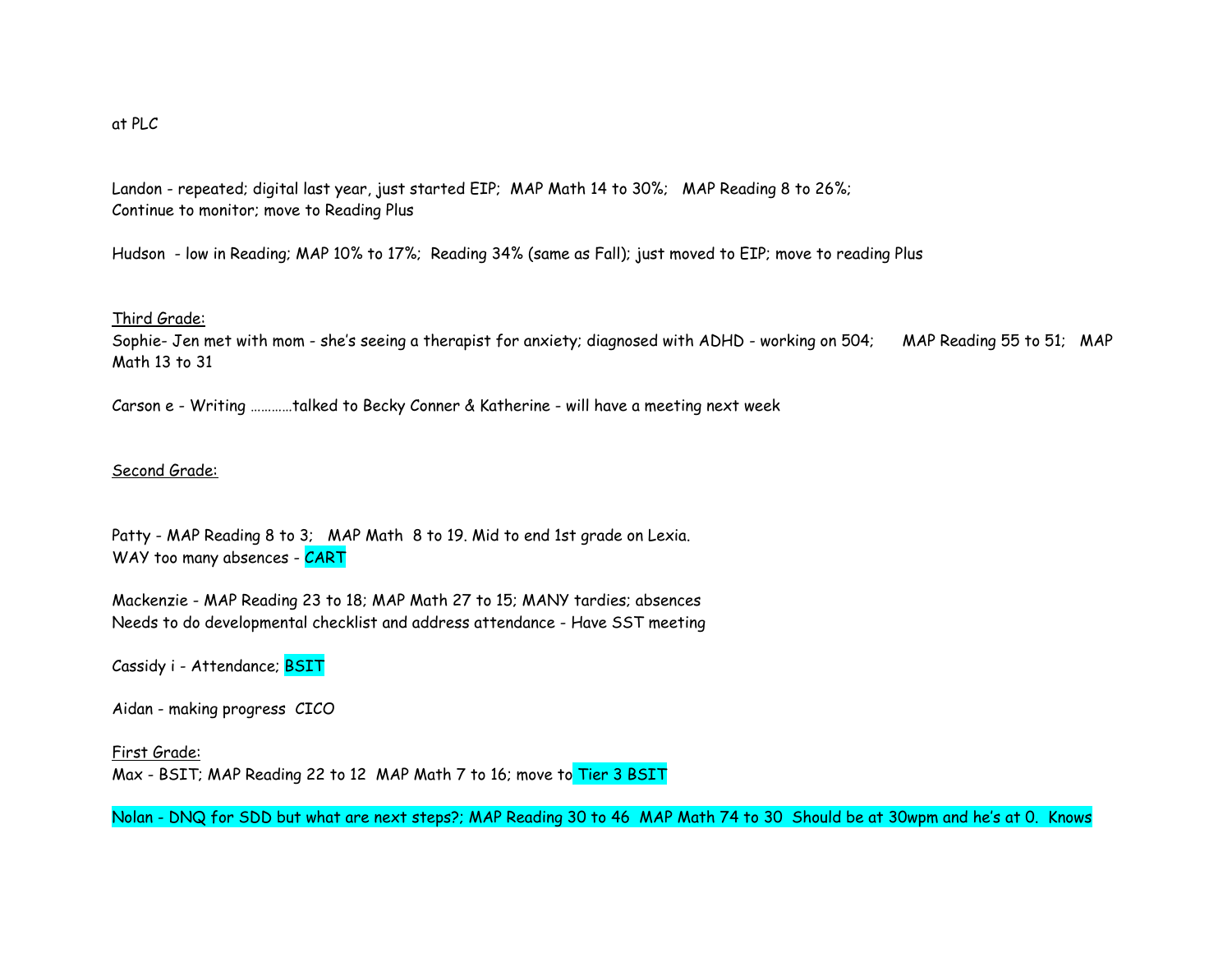### answers to orally read questions, fails when reads on own.

Zaiden - enrollment and attendance is a HUGE issue - MV; he needs help; MAP Reading 26 MAP Math 30; see work samples GA Hope??? Bell & CART

Kali - back from digital - attendance and enrollment will be an issue MAP Reading 38 to 24; MAP Math 15 to 99:)

Sybil - slow progress

Truett - making progress

Cooper - making progress

Reagan - making progress; off task behaviors

McKenzie - Making progress

Kindergarten:

Braylee - Tiffin - MAP Reading 29 to 29; MAP Math 17 to 25; making progress

Bradley - Brown - sp/lang - does he need to go to EIP? MAP Reading 41 to 14 MAP Math 82 to 22

Short LIST FOR DECEMBER 1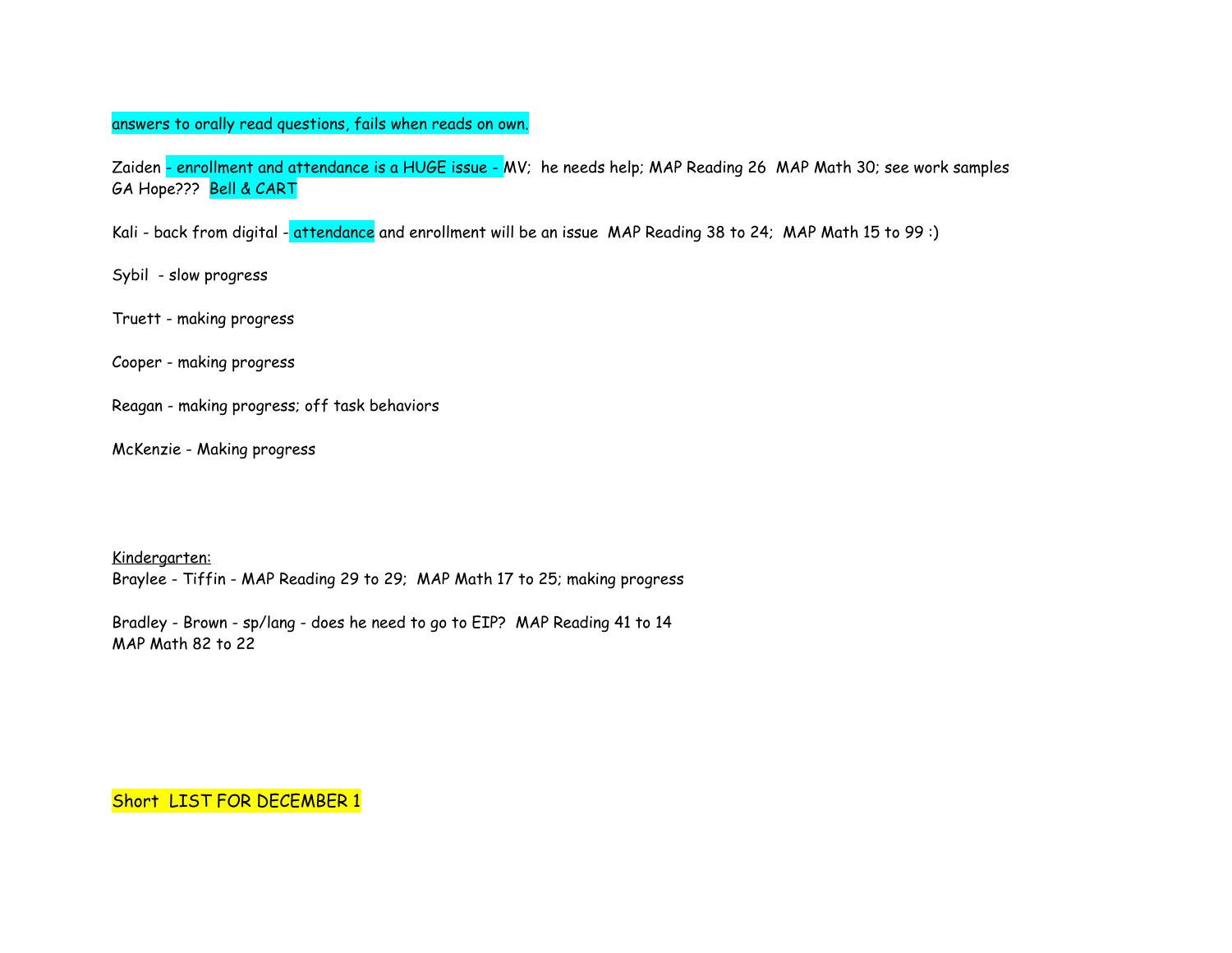5 Hayven - anxiety; already receiving help with Jen Bell; Math is MUCH lower than Reading; 86% Reading 21% Math Consistently lower in Math; Grade 2 IReady Math

MUST be monitoring lessons to see if they will pass lessons - MUST keep passing at 70% - agreement with referral - math is definitely a weakness. Checking with teacher to make sure IReady is completed with fidelity. Getting help with Georgia Hope

Retested IReady Benchmark with Mrs. Christol on 12/9. She increased her score 24 points - moving her to 456 (Grade 4) 126% growth Winter Reading MAP score 75 Winter Math MAP Score 7

\*Waiting on hearing results

5 Jackson - see developmental checklist and SST notes - academically is sinking; no behavior issues but hands over ears in gym; freaks out over fire alarms; 1.0 Comprehension; 4.6 Vocabulary; IReady Grade 2 89%:

BSIT - tier 2 for a couple of weeks for organizational skills, BSIT will meet to find a goal (initiating and completing work); Marilyn will do a time sample on prompts;

then BIP/FBA; send developmental concerns to Susan Philpott

Winter Reading MAP score 14 Winter Math MAP Score 17

Susan Philpot observed; working with visual schedule and visual timer; Mrs. Taylor is doing time sample on prompts; need to schedule BIP/FBA ?

5 Ana new; low Reading but Math is fine - "cheats" to do well; 3.3 Comp; 1.8 Vocab IReady Grade 4 64%; MAP Reading 25%; MAP Math 43%; 4 Absences and 9 tardies

Winter Reading MAP score 54 Winter Math MAP Score 53

1/26/22 Making progress - continue to monitor

4 Camryn Level 10 on Lexia - doesn't meet blue line, will end up 1.5 years below; failed language screener 10/11; MAP 18 in Reading and 8 Math

Has 504 - takes meds for ADHD - Tier 2 behavior - Mrs. Bell works with behaviors 1-2x a week

Possible OHI

Move to Tier 3 Behavior - meet with Meghan; set up meeting

Winter Reading MAP score 24 Winter Math MAP Score 17

Tier 3 Behavior?????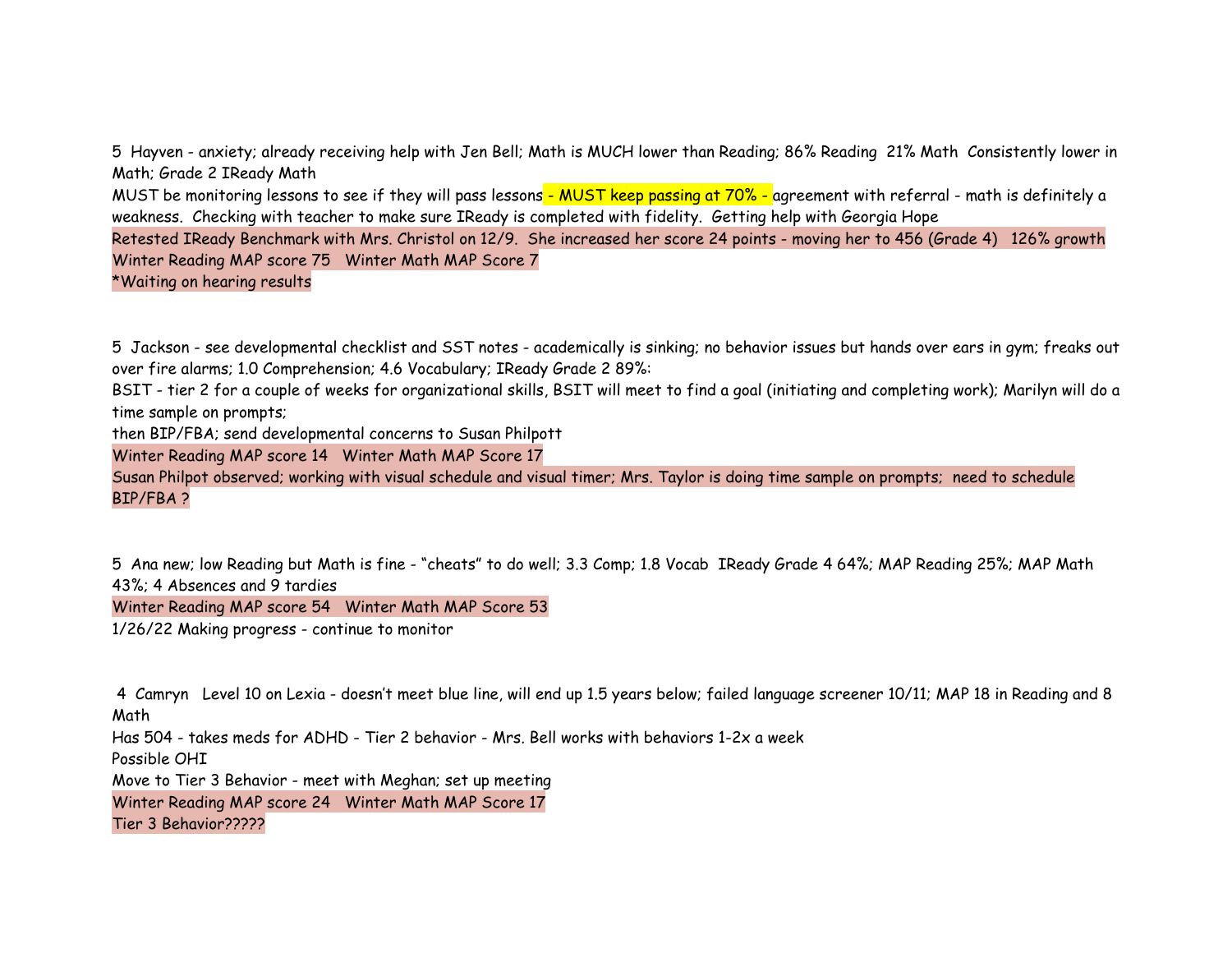2 Layla - although she is making progress in Lexia, she is not in the classroom. She needs one on one in Reading and Math (if there is reading involved) Absences are a concern; 16% MAP MATH; 8% MAP Reading; Previous scores are all over the place; she can't read which is why she requires 1 on 1 assistance Mrs. Ryans will do developmental checklist and then Kelly will do a language screener if needed Winter Reading MAP score 1 Winter Math MAP Score 23; Sent Dev. Checklist to Karen/Kelli on 12/13

3 Emma - she is receiving services for language -

- 1. What services does she need? meet with teacher
- 2. Have a meeting and add services
- 3. Have a special ed teacher write goals

Area of strength: oral expression and listening comprehension Weakness: Reading and Math

We will do a re-eval on Emma

Winter Reading MAP score 10 Winter Math MAP Score 12

### DIG DEEPER LIST FOR DECEMBER 1

5 Bennet- BSIT? \*See email from Melissa. Winter Reading MAP score 21 Winter Math MAP Score 51

5 Aiden - Low Math and Reading -Winter Reading MAP score 46 Winter Math MAP Score 34

5 William - 5th grade filled out a developmental checklist - BSIT? CICO did not work - speech re-evaluation??? Winter Reading MAP score 1 Winter Math MAP Score 21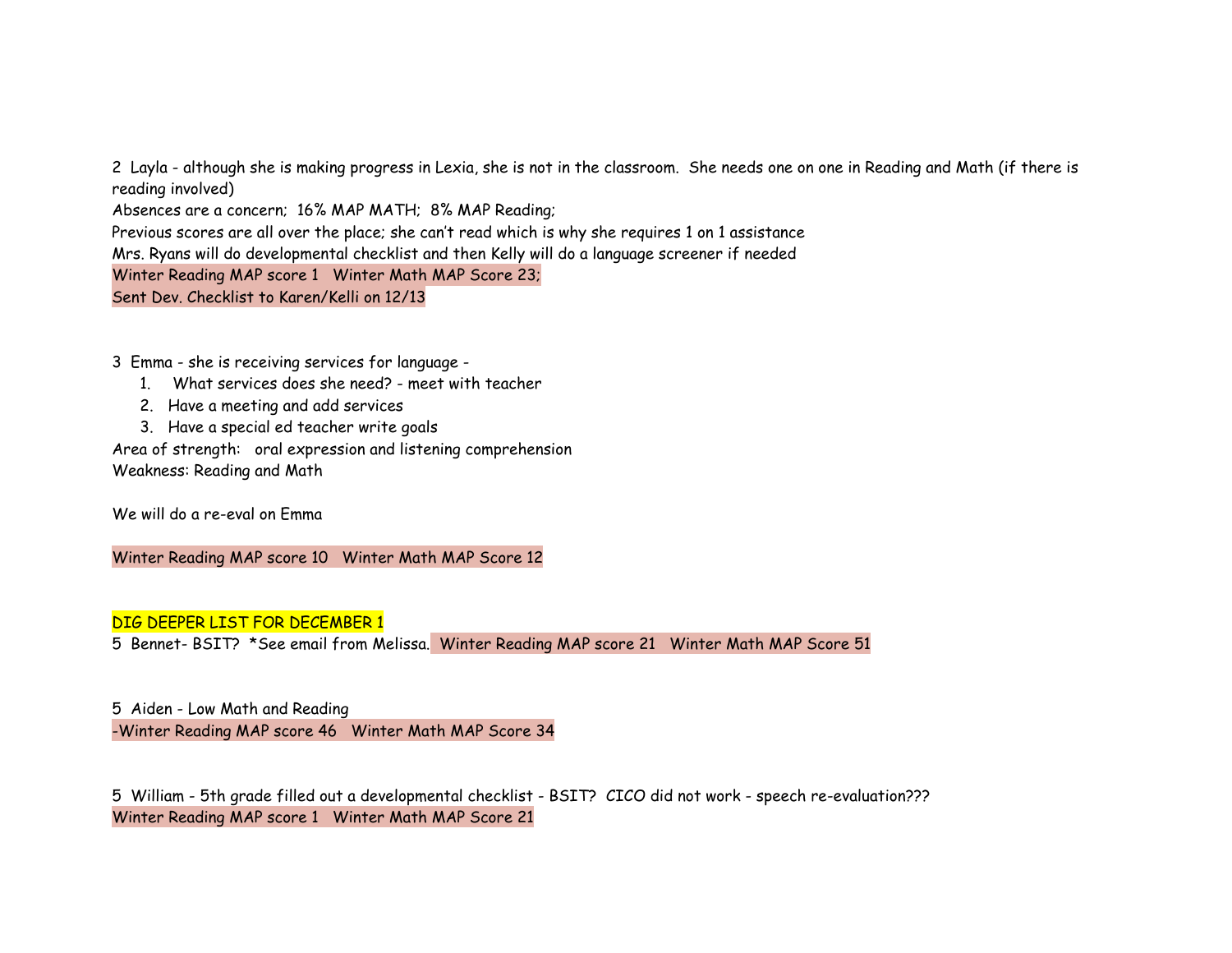5 Landon - BSIT??? Reading is low but behaviors are affecting academics Winter Reading MAP score 56 Winter Math MAP Score 41

5 Lilah - mom may be starting medicine for ADD but Math is way lower than Reading; Grade 2 /3 in IReady with 95%; MAP Reading 56%; MAP Math 21%; Reading Plus 6.1 Comprehension 7.4 Vocabulary; BSIT referral Winter Reading MAP score 55 Winter Math MAP Score 25

4 Abby- Language student? Kelli will do a language screener; suggested 504; move to Reading Plus; Winter Reading MAP score 34 Winter Math MAP Score 58

4 Ali - so far behind, was digital/home schooled last year but struggles in every subject, just started Lexia after being on Reading Plus; She is BSIT Tier 2 - will move to Tier 3 in BSIT; has 504; looking at OHI (JANUARY referral if BSIT is complete) Winter Reading MAP score 46 Winter Math MAP Score 9

4 Landon - has already been retained, digital last year, needs lots of help in Reading and Math; wants to please teacher but has difficulty with assignments; Move to Reading Plus?

Winter Reading MAP score 26 Winter Math MAP Score 30

4 Hudson - low in reading; MAP Math 10% Reading 34%; IReady Math Grade 1/2 96%; Lexia is Making Progress; Give Reading Plus Assessment

Winter Reading MAP score 34 Winter Math MAP Score 17

2 Kylin - (JANUARY referral) see tests attached :( Low Lexia; MAP Reading 5% - Math 20% (consistently)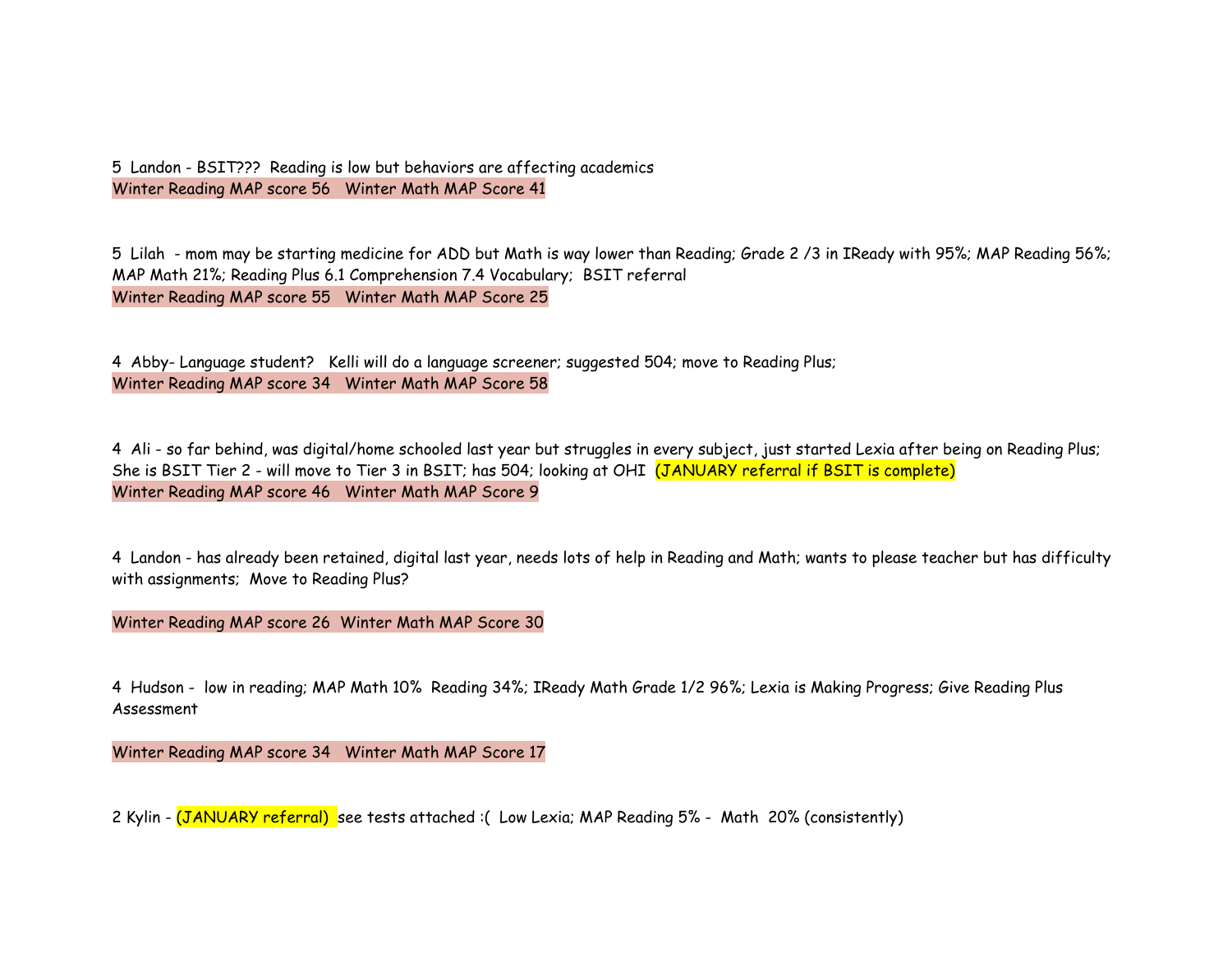McKinney Vento - gets tutoring; has many absences DOWNLOAD Developmental checklist and forward to those that need it Have SST meeting

Winter Reading MAP score 15 Winter Math MAP Score 45

2 Patty - Math is higher; struggles with Reading; Sentence comprehension is really good; made about a year progress; MAP Reading 8% (dropping) Math 20 (up and down) Was crying a lot until this year but much better; only 6 absences this year; Mom is concerned and wonders when we will look at testing; We will be calling mom

Winter Reading MAP score 3 Winter Math MAP Score 19

2 Mackenzie - she is repeating; new to Boynton this year; still struggling - Level 8 in Lexia; Stephanie is calling about tardies; will look at in January (JANUARY referral)

Winter Reading MAP score 18 Winter Math MAP Score 15

2 - Alyssa - re-evaluation in Speech???? Winter Reading MAP score 20 Winter Math MAP Score 31

2 Aiden - Level 6 in Lexia; CICO; absences are an issue Winter Reading MAP score 24 Winter Math MAP Score 11

1 Zaidan - new; very low (0s across board on EIP checklist) Attendance is an issue; MV will start tutoring

Winter Reading MAP score 26 Winter Math MAP Score 30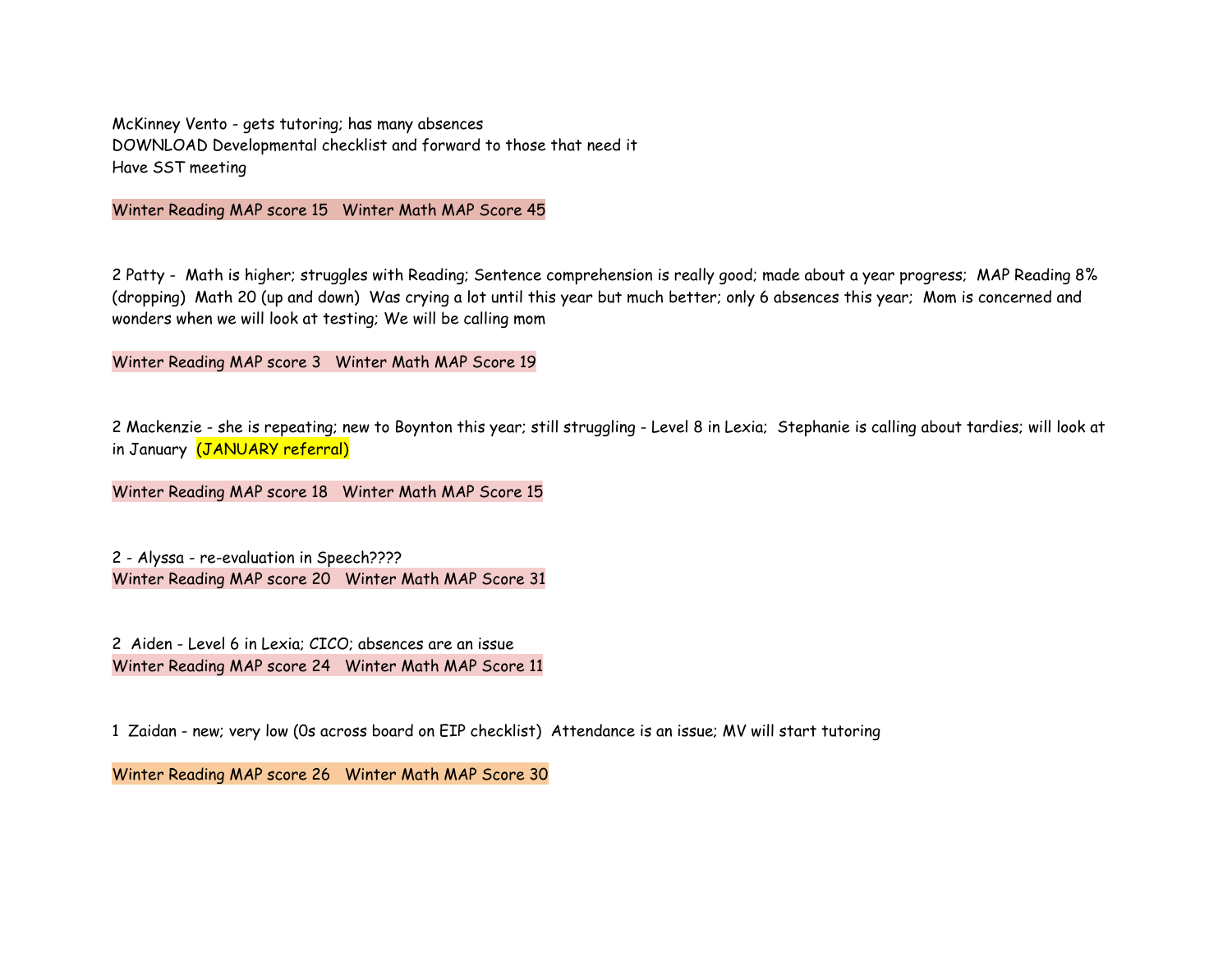### REVIEW Short List from October:

5 Alden - need FBA/BIP (behavior plan) - work on packet - testing is still current until March

5 Braden - Mrs. Christol is concerned - He has a history of strength in math and weakness in Reading. He struggles with Reading Plus but a 5th grader. Attendance has been an issue but has not affected Math progress. SST meeting - referral

5 Jackson - developmental checklist - SST meeting needed

4 Leeland - blind in one eye, ADHD- look at documents from last year - may need FBA/BIP for ADHD - Roberson and Duffy will complete time sample

2/1/2021 4 Wynter - retested in Lexia - went back to Level 2 - did 50+ units - ugh. Failing grades. Hoping for IQ test to increase due to family trama. Listening comprehension and oral expression are a strength (not showing deficit). Math and Reading are a weakness. She just had articulation

12/1/2021 - making progress in Lexia; she was doing at home; we reset her; she's still making progress in decoding but fluency is not picking up. Oral Reading Fluency progress monitoring has shown deficits.

4 Camrynn - Level 10 on Lexia - doesn't meet blue line, will end up 1.5 years below; failed language screener 10/11; MAP 18 in Reading and Math

Has 504 - takes meds for ADHD - Tier 2 behavior - Mrs. Bell will work with behaviors - check test scores Then BIP/FBA if needed; double check

3 Miranda - worked on BSIT, grandmother is very concerned with mother's history, passed language screener, strength in listening comprehension, oral expression. Weakness is phonics/phonological awareness. End of 1st grade in Lexia (lvl 9)and she struggles with this